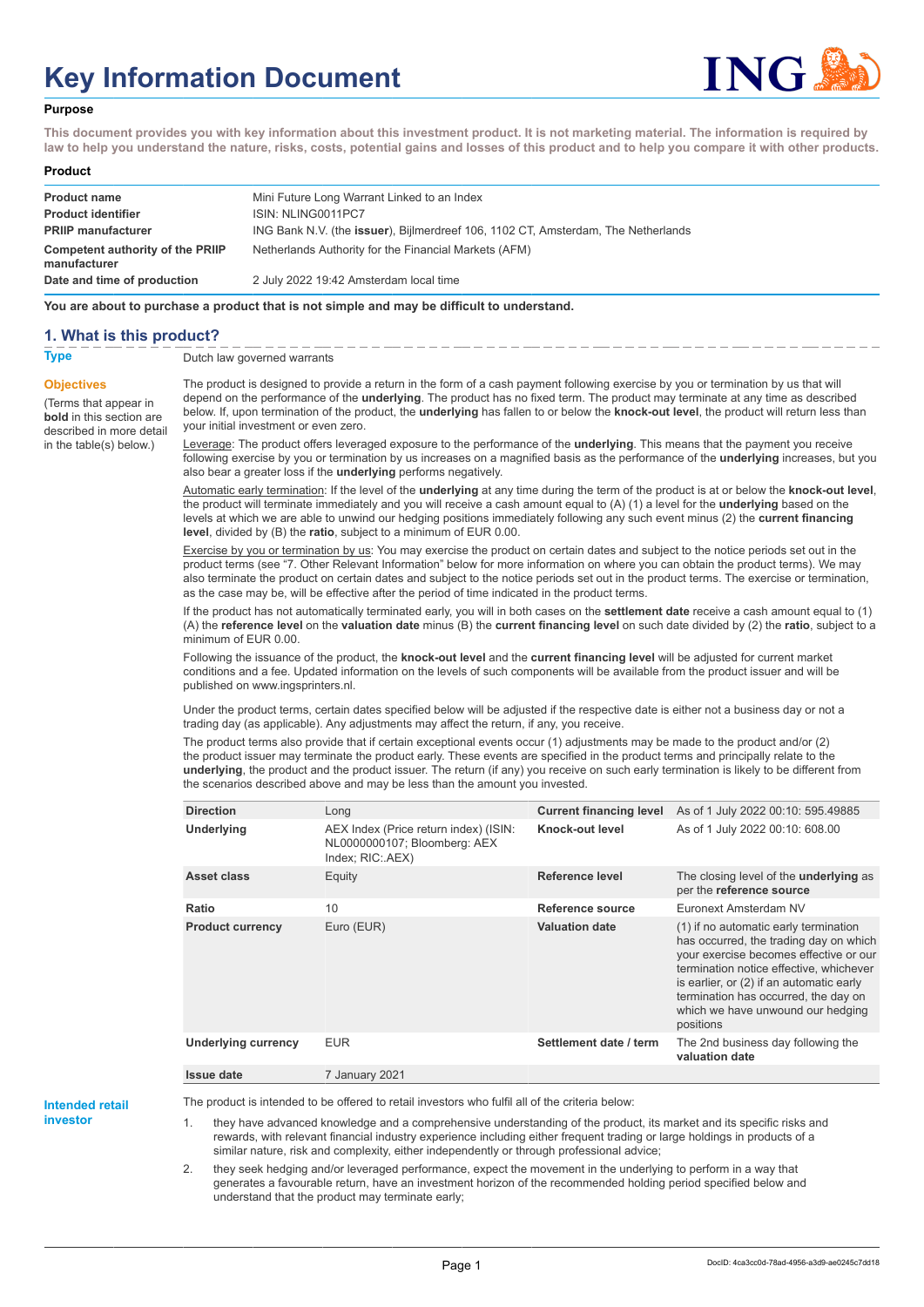- 3. they accept the risk that the issuer could fail to pay or perform its obligations under the product and they are able to bear a total loss of their investment; and
- 4. they are willing to accept a level of risk to achieve potential returns that is consistent with the summary risk indicator shown below.

The product is not intended to be offered to retail clients who do not fulfil these criteria.

### **2. What are the risks and what could I get in return?**

**Risk indicator**

**Performance scenarios**





**The risk indicator assumes you keep the product for 1 day. The actual risk can vary significantly if you cash in at an early or a later stage and you may get back less.**

The summary risk indicator is a guide to the level of risk of this product compared to other products. It shows how likely it is that the product will lose money because of movements in the markets or because we are not able to pay you.

We have classified this product as 7 out of 7, which is the highest risk class. This rates the potential losses from future performance at a very high level, and poor market conditions are very unlikely to impact our capacity to pay you.

**Be aware of currency risk:** If the currency of your account is different to the currency of this product, you will be exposed to the risk of suffering a loss as a result of the conversion of the currency of the product into the account currency. This risk is not considered in the indicator shown above.

**Be aware of currency risk:** If (i) the Underlying is traded in a different currency than EUR the unwind amount will be converted to EUR at the prevailing exchange rate which may result in a loss; or (ii) the currency of your account is different from the Currency of the product, you may be exposed to the risk of suffering a loss as a result of the conversion of the Currency of the product into the account currency. Risk (ii) above is not considered in the indicator shown above.

This product does not include any protection from future market performance so you could lose some or all of your investment.

If we are not able to pay you what is owed, you could lose your entire investment.

For detailed information about all risks relating to the product please refer to the risk sections of the prospectus and any supplements thereto as specified in the section "7. Other relevant information" below.

#### **Market developments in the future cannot be accurately predicted. The scenarios shown are only an indication of some of the possible outcomes based on recent returns. Actual returns could be lower.**

*Investment: EUR 10,000*

| <b>Scenarios</b>           |                                                                           | 1 dav                          |
|----------------------------|---------------------------------------------------------------------------|--------------------------------|
|                            |                                                                           | (Recommended holding period)   |
| <b>Stress scenario</b>     | What you might get back after costs<br>Percentage return (not annualised) | <b>EUR 0.00</b><br>$-100.00\%$ |
| Unfavourable scenario      | What you might get back after costs<br>Percentage return (not annualised) | EUR 8,925.14<br>$-10.75\%$     |
| <b>Moderate scenario</b>   | What you might get back after costs<br>Percentage return (not annualised) | EUR 10,354.04<br>3.54%         |
| <b>Favourable scenario</b> | What you might get back after costs<br>Percentage return (not annualised) | EUR 11,604.56<br>16.05%        |

The average returns shown in the above table are not annualised, which means they may not be comparable to the average returns shown in other key information documents.

This table shows the money you could get back over the next day under different scenarios, assuming that you invest EUR 10,000.

The scenarios shown illustrate how your investment could perform. The recommended holding period for this product is less than one year. The figures are therefore not calculated on a per year basis, but for the recommended holding period. Figures in this section and "4. What are the costs?" are therefore not comparable with figures given for products with a recommended holding period of at least one year. The scenarios presented are an estimate of future performance based on evidence from the past on how the value of this investment varies, and are not an exact indicator. What you get will vary depending on how the market performs and how long you keep the product. The stress scenario shows what you might get back in extreme market circumstances, and it does not take into account the situation where we are not able to pay you.

This product cannot be easily cashed in. This means it is difficult to estimate how much you would get back if you cash in before the recommended holding period. You will either be unable to cash in early or you will have to pay high costs or make a large loss if you do so.

The figures shown include all the costs of the product itself, but may not include all the costs that you pay to your advisor or distributor. The figures do not take into account your personal tax situation, which may also affect how much you get back.

Buying this product holds that you think the level of the underlying will increase.

Your maximum loss would be that you will lose your investment.

## **3. What happens if ING Bank N.V. is unable to pay out?**

You are exposed to the risk that the issuer might be unable to meet its obligations in connection with the product for instance in the event of bankruptcy or an official directive for resolution action. This may materially adversely affect the value of the product and could lead to you losing some or all of your investment in the product. The product is not a deposit and as such is not covered by any deposit protection scheme.